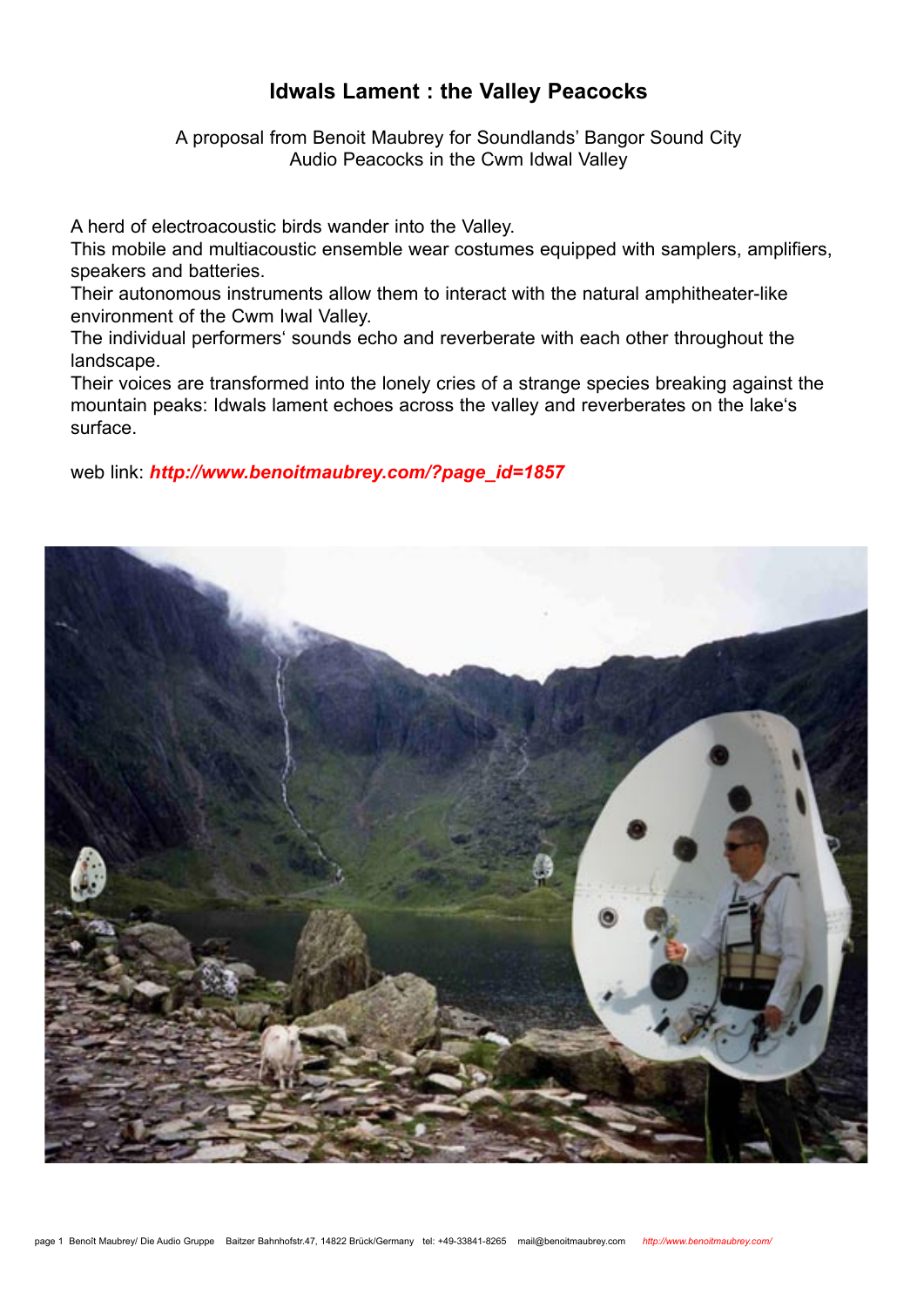## **AUDIO PEACOCK** an environmental Sound Costume



AUDIO PEACOCK: a wearable electronic instrument constructed out of polycarbonat equipped with loudspeakers, amplifier, battery, and sampler. This mobile electroacoustic instrument is shaped into a peacock's fan-like plumage and is highly directional -- projecting the sound into a space like an oversized radar dish. Much in the same way that the courtyard peacock "strutts his stuff" in front of a pea-hen and imposes with his awesome cry, so does the Audio Peacock stalk his architectural domain -- using sound as a scalpel that cuts through air and sculpts it, transforming it to into his new realm.

 An Audio Peacock can either amplify and alter its own voice or electronic instruments using a microphone, sampler, and filters (loop + pitch), play pre-recorded sounds, or receive live sounds via transmitter/receiver.

Audio Peacock is not a permanent performance-event, it is a mobile sound installation that occurs sporatically over a period of time: much as its distant courtyard cousin this "sound bird" animates its revier by letting out its calls at odd moments and surprising us by making us "hear" the silence.

web link: *http://www.benoitmaubrey.com/?p=718*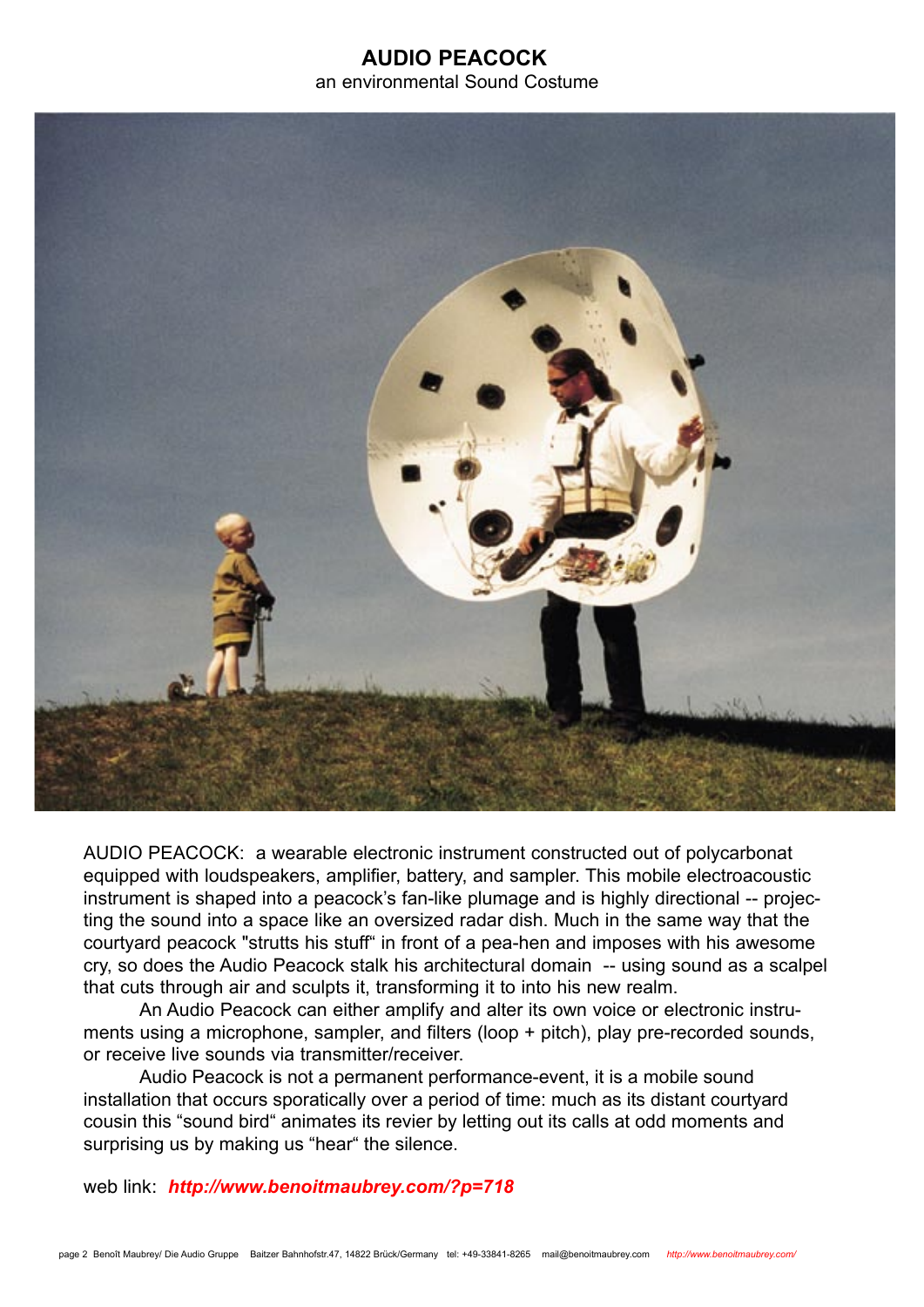It was in 1995 when I moved to a small village outside of Berlin that I was introduced to the neighbor's peacock and decided to adapt its sonic qualities into my work.

 The prototype was build in Baitz/Brandeburg, 4 audio costumes followed and were completed at Lieux Publics, the French national centre for artistic creation in public spaces in Marseille in 1996.

 In the performance Forest Peacock (June 2005) we performed in an "Urwald" (a primeval forest) outside the city of Saarbrucken. Over a period of 5 hours small groups of listeners/visitors were herded by, gleening the sounds, and listening like lucky ornithologists to a timid species. I was struck by the acoustic effects of the forest and natural environment (trees create formidable echoes). Video link FOREST PEACOCK (4:12 min) : *https://vimeo.com/107583181*

 During a sculpture symposium in Hainich National Park near Erfurt (2009), we wandered through a wheatfield with spectators listening from a distance. In the hills of Burgundy ( l'Eté des Arts en Auxois-Morvan 2012) I climbed up the hang of a hill and let out my "sonic bursts" among the hills, my sole competitor was that of a churchbell about 3 km distance.

 More recently in the bird sanctuary near my home I performed near the bird sanctuary in Belziger Landschaftswiese, not far from the home of the local Grosstrappen birds (Great Bustards = large quails that can fly). SAFARI PEACOCK video link (5'24"): *https://vimeo.com/101509042*

 During the SOUND CITY DAYS in Kosice/Slowakia (European Capital of Culture 2013) the "bird" perambulated through the city streets with its lonely cries.

Video link (5'12"): *https://vimeo.com/112001447*

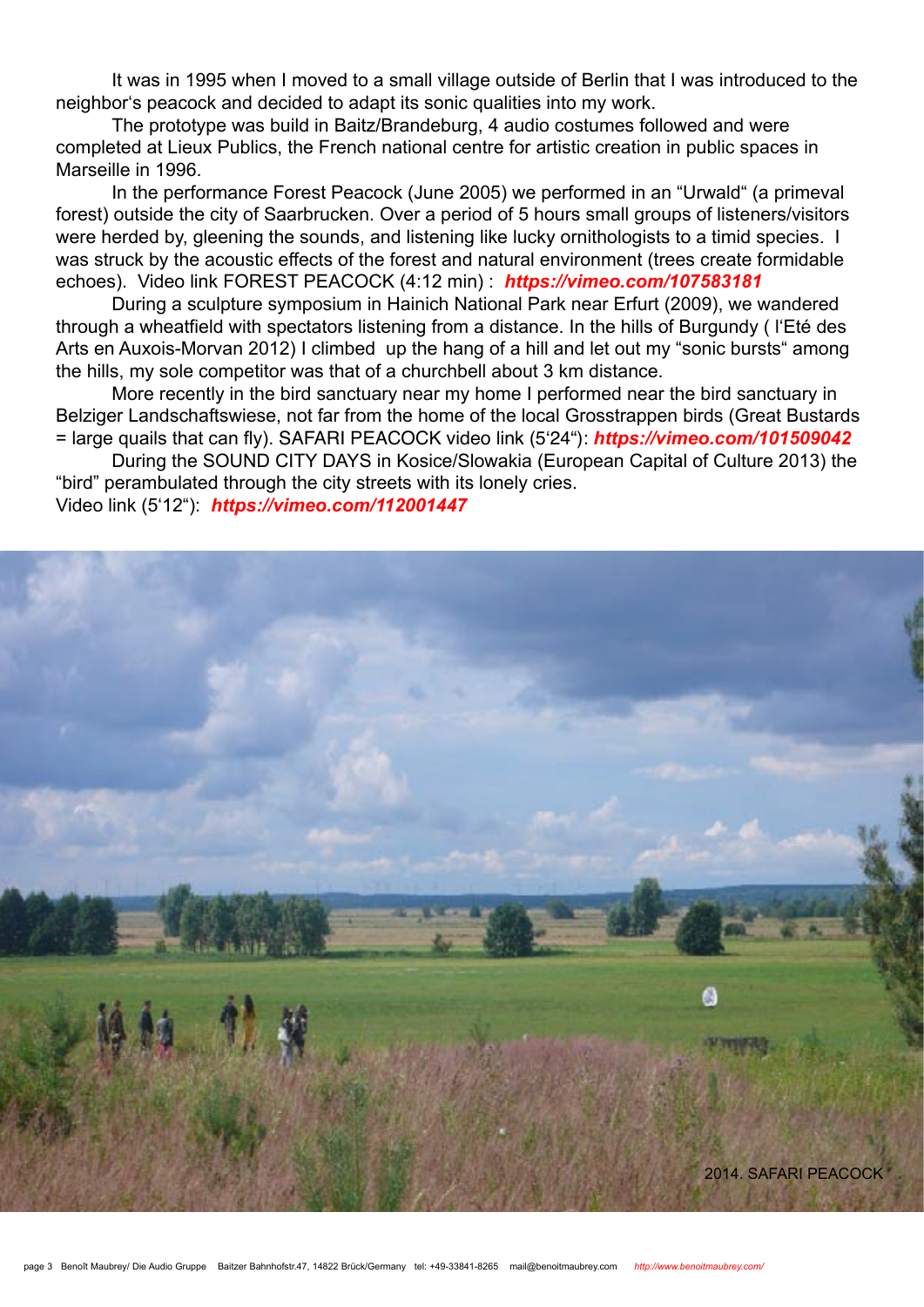## **General information :**

Web Site (Performances): *http://www.benoitmaubrey.com/?cat=6*

**Press reviews web link:**  *http://www.benoitmaubrey.com/?page\_id=65*

web link ("pioneer of electroacoustic wearables"): *http://www.knotwe.com/benoit-maubrey/* 

### **Video documentation:**

SAFARI PEACOCK video link (5'24"): *https://vimeo.com/101509042* FOREST PEACOCK video link (4'13"): *https://vimeo.com/107583181* AUDIO PEACOCKS web link: *http://www.benoitmaubrey.com/?p=718* AUDIO PEACOCK/ Sound City Days 2014 video link (5'12"): *https://vimeo.com/112001447*